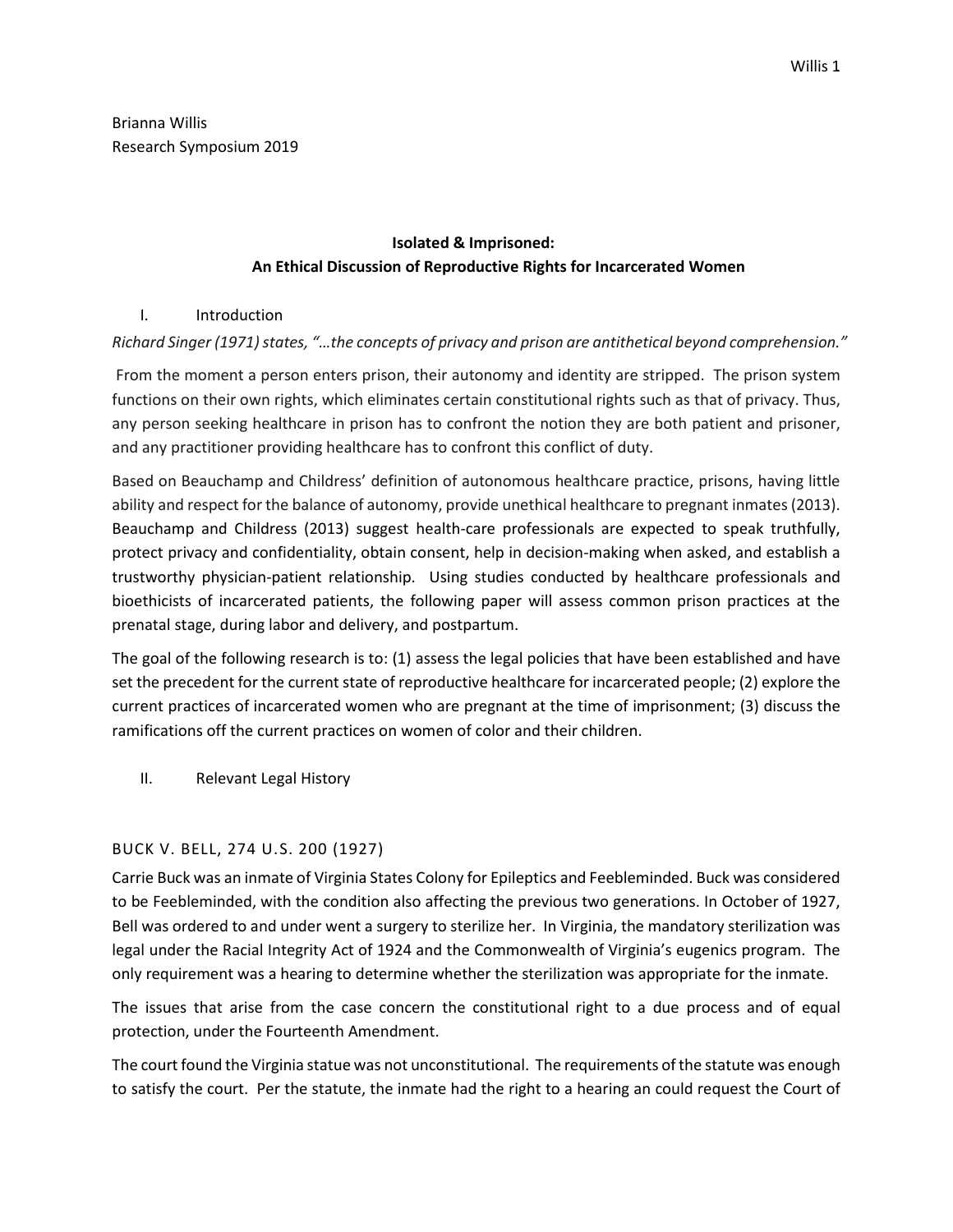Appeals to review the orders, if necessary, and a guardian does have the option to attend the hearing, a process which requires months of review. Justice Holmes stated the issue Buck had was not with the sterilization but with the lack of due process prior to the operation. With the explanation of the extent of the process, Justice Holmes also stated it was in the best interest for the nation not to be overwhelmed with "incompetence" and his infamous statement, "...Three generations of imbeciles are enough."

Since the ruling in 1927, Buck v. Bell has not been overturned. In fact, recent cases since its ruling have concluded forced sterilizations are not always unconstitutional.

## ESTELLE V. GAMBLE (1976)

Almost fifty years later, in the case of Estelle v. Gamble, Gamble, an inmate of a prison facility, again challenges the healthcare practices conducted. The issue at hand in the Estelle v. Gamble case became a question of was the substandard medical care provided a violation of Gambles constitutional rights and was it rightfully reversed.

SCOTUS held that the medical care given did not violate Gamble's constitutional rights as provided by the Eighth Amendment.

Justice Thurgood Marshall stated under the Eighth and Fourteenth Amendments, the state of Texas must provide medical care for inmates. The quality of the care however is not explicitly stated. Also, the choice of the care given is up to the discretion of the physician. Because the physician decided certain processes were not medically necessary did not equate to unconstitutional medical treatment. The ruling in this case establishes the requirements for prisoners' medical rights under the Eighth Amendments. Going forward in the future, in order to claim mistreatment, deliberate indifference or injury which constitutes as cruel and unusual punishment would have to be proven.

These standings still govern the health practices of medical institutions and prisons today. In fact, as the government challenges the necessity of the reproductive rights of non-incarcerated women, they simultaneously add to the layers upon layers of reproductive restrictions of incarcerated women.

III. Reproductive Practices Incarcerated Women in the US

We now turn to a discussion of the current and published practices studied in various prisons in the United States beginning with prenatal care, moving to labor and delivery and finishing with common postpartum practices. These three areas require positive and appropriate ethical healthcare, as the negative effects can be detrimental, leading to death, birth defects, and increased depression in mothers and children.

#### Prenatal Care

Typical, prenatal care consists of regular checkups to monitor the growth of the pregnancy, assess the health of the mother and screen for possible genetic problems. In a research conducted by, Ferszt and Clarke (2012), they reported twelve of the nineteen prisons they studied transported prenatal inmates out to local hospitals for care, and in 2016, Fritz and Whiteacre studied the effects of both in-house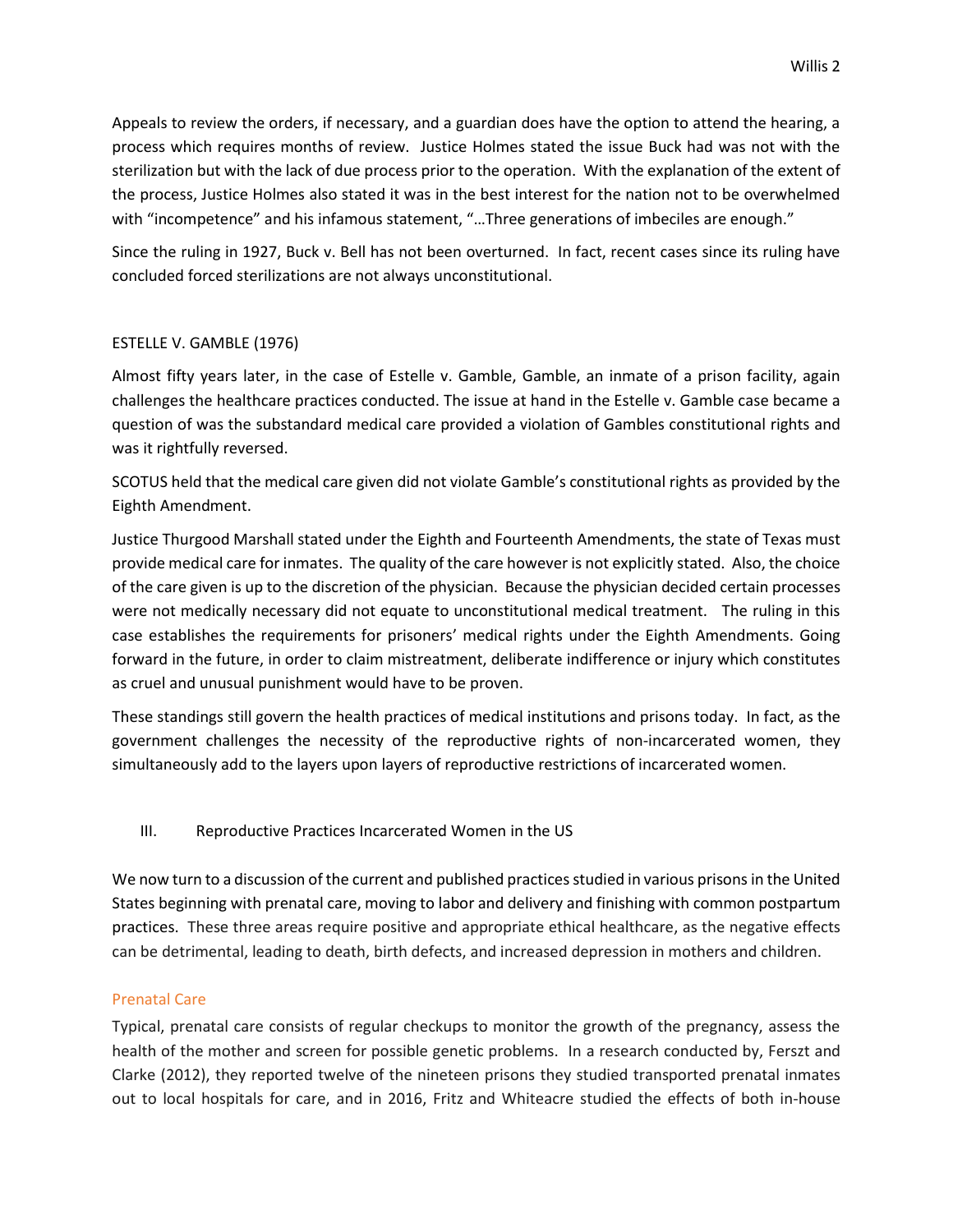prenatal care at prisons and off-site care. Fritz and Whiteacre (2016) found little difference between the off-site care and standard in-prison protocol. It was reported in numerous visits, mothers received regular prenatal visits to discuss the sex and development of their pregnancies, with little additional counseling regarding vital topics such as childbirth or parenting. In the two group studied, Fritz and Whiteacre (2016) reported little communication, feelings of de-personalized healthcare, and failure to respond promptly to patient requests.

Although the issues reported are not foreign to the experiences of minorities in the healthcare system in general, two factors add to prison substandard care: (1) the ruling in Estelle v. Gamble determines little standard of care and that neglect must be proven; (2) the prison setting presumes punishment, therefore lack of regard is exacerbated. The reported prenatal care exemplifies the failure to educate prenatal patients on the critical steps and status of their pregnancy, in order to avoid harmful outcomes. It is unethical for physicians to withhold information relevant to the autonomous decision making of patients. Patients should be provided updates such as the due date in order to make sound decisions like the decision to continue or not. Factors such as history of drug-use and stress can contribute to the negative development of a pregnancy. The rate of both factors are higher in prison, therefore, pregnant inmates are likely to have more complicated pregnancies which require complex healthcare solutions. Pregnant inmates do not have the liberty to choose their physician, therefore they are left to rely solely on the information provided by their prison clinician. Knowing these stressors, clinicians have the ethical duty to provide beneficial and thorough individualized care so that incarcerated pregnant patients can make informed decisions when confronted with complex questions. Information should be made available both in group prenatal meetings to mitigate costs, and/ or in routine visits to the facility OB/GYN.

#### Labor & Delivery

Following months of recurring visits to prison OB/GYNs, pregnant inmates are induced into labor. An assessment of common labor and delivery practices in prisons, prove practitioners fail to provide ethical healthcare in three areas negatively impacting the autonomy of the patient: (1) respecting patient's needs and decisions; (2) maintaining patient privacy and; (3) exercising unnecessary physical restraint. What follows explains the experiences reported by pregnant and incarcerated patients during their deliveries.

Delivery in major hospitals encourage labor support, otherwise known as birth coaches, usually a spouse or female relative. Additionally, depending on the hospital, one to three other relatives may also be present. Pregnant inmates are similarly given the option to invite one birth coach to their delivery. However, per Fritz and Whiteacre (2016), more than half of the patients reported having no birth coach at their delivery. These absences were due to prison staff failing to communicate in advance with inmates regarding delivery dates, communicating too late for birth coaches to travel to the birth in time, or declining to notify birth coaches. According to inmates, many of the mothers are induced, with prison healthcare providers aware of the delivery date in advance but making little or no attempt to contact their birth coach.

Often without support, prison policy mandates women must remain in restraint well into the delivery. However, the priority of security over the safe delivery of patients is a concern of practitioners. Ferszt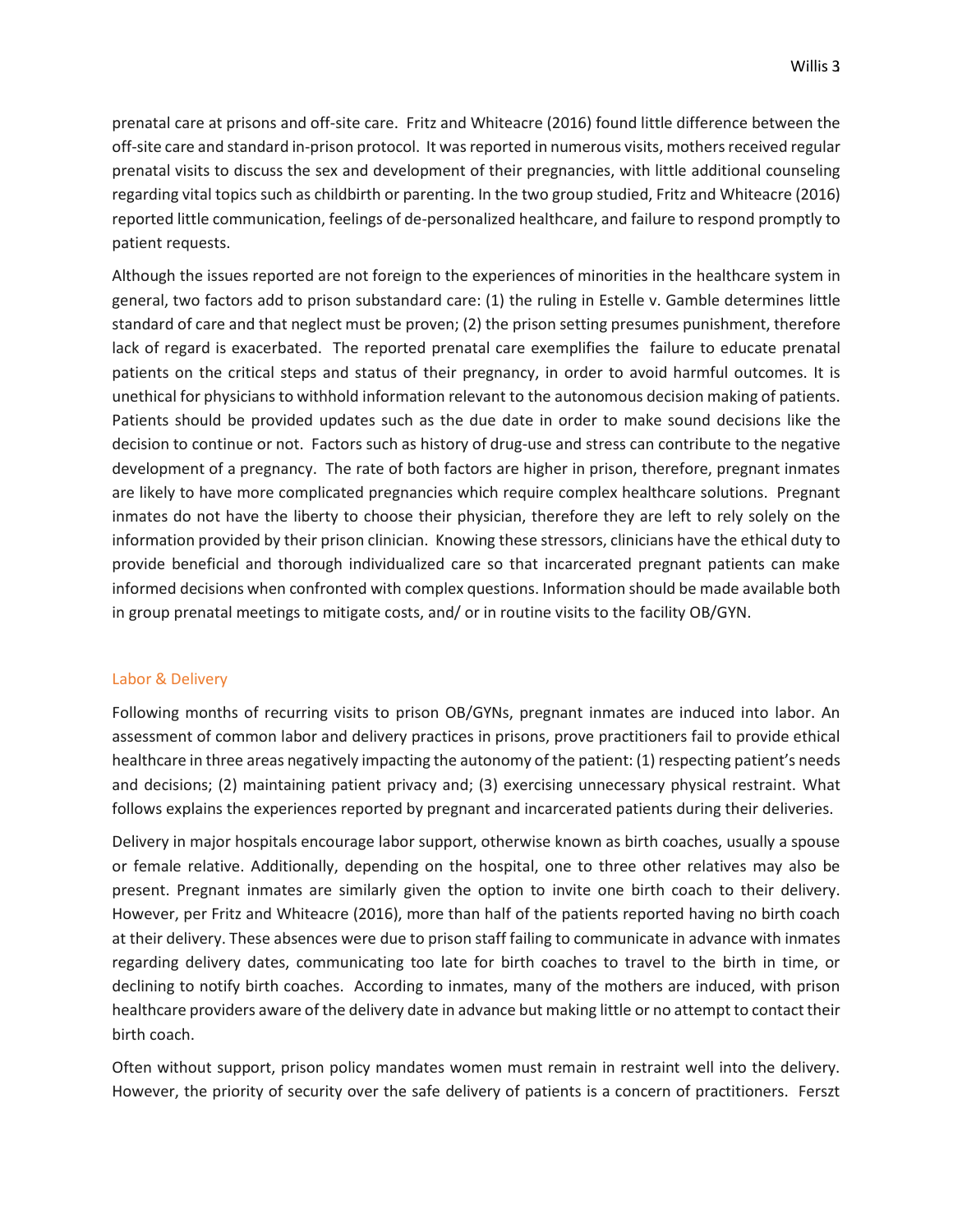and Clarke (2012) found six of the nineteen prisons used restraint during birth, eight during labor, and two in transportation. Restraints consisted of devices from belly chains and belts to handcuffs and leg irons, as well as, guards whom were allowed to remain in the delivery rooms. It was reported, between 40% and 58% of pregnant inmates reported the restraints as negative and traumatizing (Ferszt & Clarke, 2012). The use of restraint well into the delivery process negatively affects patient autonomy because it undermines the patient-physician relationship.This is concerning because it puts a patient in a state of duress. Thus, women are not in control of their body and we should therefore question if any decision made in this state can be considered autonomous. Trust is a significant aspect of autonomy. In order for the physician to trust decisions made by the patient in this time, they should be free of duress, and unnecessary harm. Vice versa from the patient's point of view, restraint communicates to the patient, the physician has little respect for their life or that of the newborn, reinforcing a feeling of mistrust between the two. Autonomy not only concerns decision making and privacy, but also the manner in which a patient is viewed and treated (Beauchamp and Childress, 2013).

Furthermore, lack of consistency among inmate restraint and favoritism amongst staff was also reported among patients.

Here, two violations of patient autonomy should be noted: violation of privacy and their physical circumstance while in a vulnerable state. The Health Information Portability and Accountability Act of 1995 allows involvement of those active in the care of a patient. In this case, this does not include the prison guard. Thus, one would conclude, guards pose a direct threat to the patient's confidentiality. However, although not explicitly stated, prisons do not honor the constitutional right of privacy of prisoners.

Pregnant inmates, as patients, deserve ethical treatment that safeguards their medical experiences and maintains their dignity as humans. The animalistic restraint and presence of guards during labor seems to be cruel and unusual.

#### Postpartum & Separation

Following delivery, labor support is allowed thirty minutes to remain with the mother. Typically, mother's that endure vaginal delivery remain with the child for twenty-four hours. For mothers having cesarean delivery, the newborn may stay with the mothers from forty-eight to seventy-two hours post-delivery (Fritz &Whiteacre, 2016). In reports, prison staff failed to disclose when and where newborns were relocated to (whether with the father, a family member or the state) aiding in distrust.

Following separation, some women choose to still breastfeed. Standard prison policy does not allow for direct contact with the infant. Mothers are given the option to pump electronically and mail breastmilk. The pumps and storage containers are to be purchased by the mothers. Per Fritz and Whiteacre (2016), breastfeeding is avoided, in part, due to the emotional distress emphasized by the separation, lack of finance and, predominantly, the mistrust of prison staff handling the milk.

For the incarcerated patient, lack of control summarizes the postpartum stage of prison healthcare. Muddied social dynamics between prison staff, physicians and patients continue to influence patient